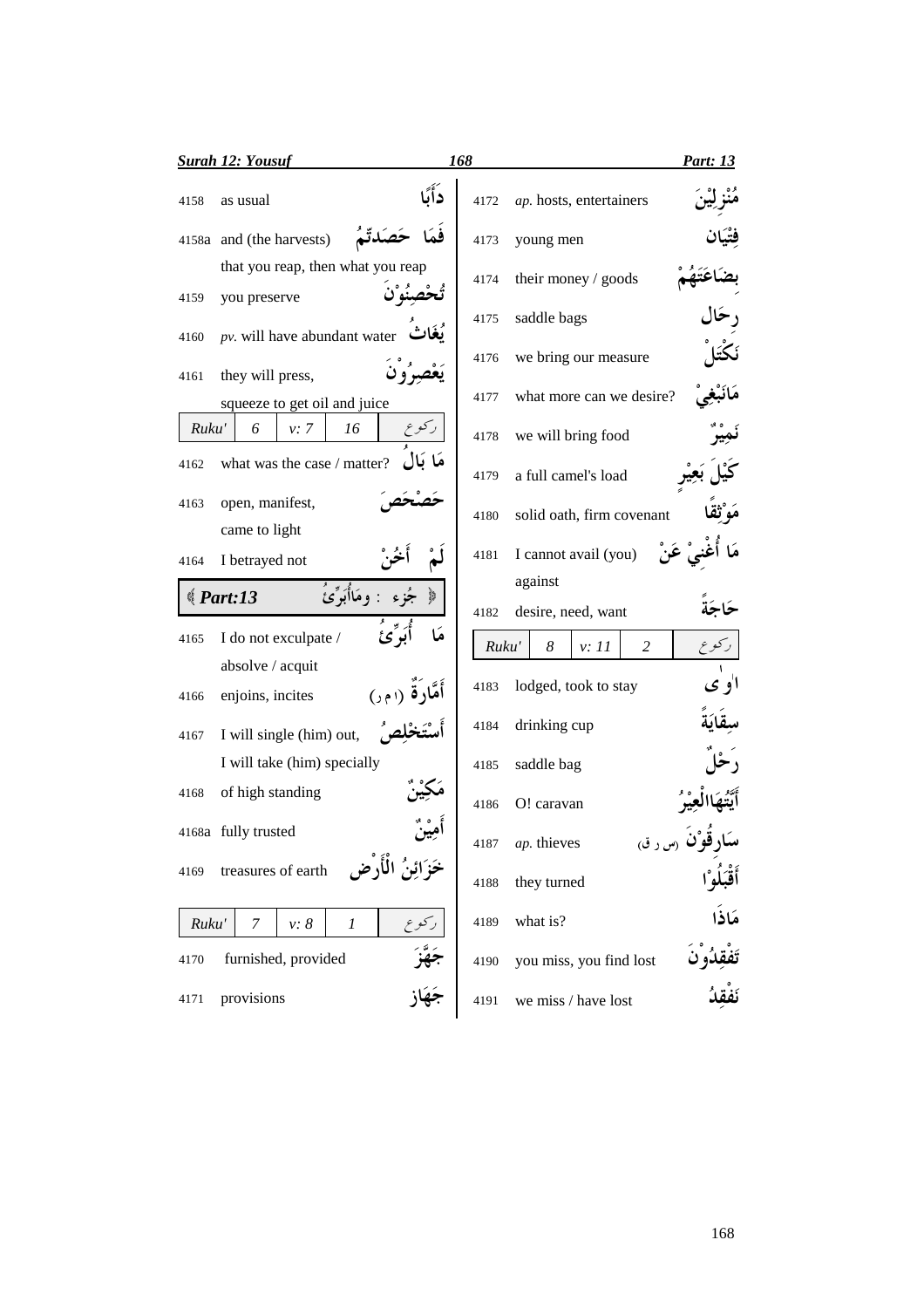|       | Surah-13: Ar-Ra'd            |         | 169   |                                          |       |                               | Part: 13                |
|-------|------------------------------|---------|-------|------------------------------------------|-------|-------------------------------|-------------------------|
| 4192  | drinking cup                 |         | 4210  |                                          |       | I complain, I expose (grief)  |                         |
| 4193  | a camel load                 |         | 4211  |                                          |       | my grief / emotion / distress |                         |
| 4194  | guarantor, bound             |         | 4212  | im. pl. inquire, ascertain               |       |                               |                         |
| 4195  | began, started               | نكأ     | 4213  |                                          |       | soothing Mercy of Allah       | الله                    |
| 4196  | luggage, baggage             | او عِيه | 4214  | small, scanty                            |       |                               | مز جاة                  |
|       | ۱۹ عَاء<br>(sr.              |         | 4215  | im. bestow in charity                    |       |                               |                         |
| 4197  | we planned                   | كدْنَا  | 4216  | preferred / chosen you                   |       |                               |                         |
| 4198  | king's law                   |         | 4217  | no reproach, no fear                     |       |                               |                         |
| Ruku' | 9<br>$\mathfrak{Z}$<br>v: 11 | رکوع    | Ruku' | 10                                       | v: 14 | $\overline{4}$                | ر کو ع                  |
| 4199  | they (sat) apart, in privacy |         | 4218  | you think me a dotard,                   |       |                               |                         |
| 4200  | to confer, to counsel        |         |       | you think that I have<br>old age madness |       |                               |                         |
| 4201  | I will not go forth /        |         |       | 13th Part                                | 1/4   |                               | ربع جُزء: ومَاأُبَوِّئُ |
|       | leave / move                 |         |       |                                          |       |                               |                         |
| 4202  | you failed                   |         | 4219  | throne                                   |       |                               |                         |
| 4203  | caravan                      |         | 4220  | desert                                   |       |                               |                         |
| 4204  | made up, contrived           |         |       | 4220a. <i>im.</i> join / unite (me with) |       |                               |                         |
| 4205  | turned away                  |         | 4221  | with them                                |       |                               |                         |
|       |                              |         | 4222  | you desired strongly                     |       |                               |                         |
| 4206  | Alas! my grief!              | س ځ پ   | Ruku' | 11                                       | v: 11 | 5                             |                         |
| 4207  | became white                 |         | 4223  |                                          |       | overwhelming, extensive,      |                         |
| 4208  | you will not cease           |         |       | covering                                 |       |                               |                         |
|       | remembering                  |         | 4224  | men                                      |       |                               |                         |
| 4209  | of ruined health,            |         | Ruku' | 12                                       | v: 7  | 6                             |                         |
|       | extremely ill                |         |       |                                          |       |                               |                         |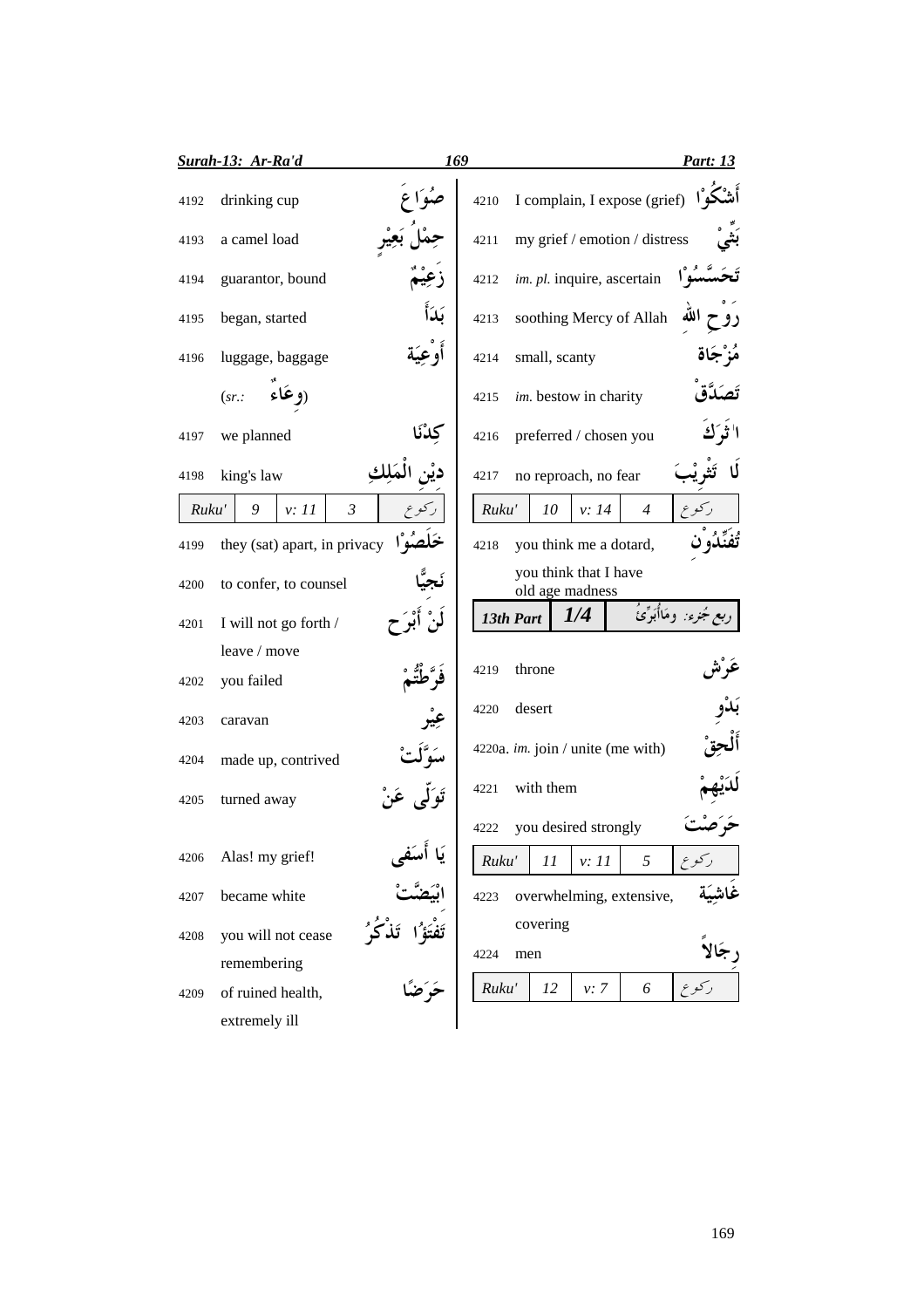|       | Surah-13: Ar-Ra'd                        | 170   | Part: 13                                      |
|-------|------------------------------------------|-------|-----------------------------------------------|
|       | { سُوْرَةُ الرَّعْدِ }                   | 4240  | raises, brings up                             |
|       | <b>Thunder</b>                           | 4241  | pl. clouds                                    |
|       | Surah 13: Ar-Ra'd                        | 4242  | ثقال<br>pl. heavy                             |
| 4225  | عكك<br>pillars, supports                 | 4243  | الرَّعْدُ<br>thunder                          |
|       | $(sr.:$ (عِمَاد)                         | 4244  | mighty in prowess,                            |
| 4226  | مَدَّ<br>spread out, stretched out       |       | severe in avenging                            |
| 4227  | different tracts / regions               | 4245  | <i>ap</i> . one who باسيط <sub>(</sub> ب س ط) |
|       | neighboring,                             |       | stretches                                     |
| 4228  | bordering each other                     | 4246  | dl. his two palms / hands                     |
| 4229  | palm trees growing out                   | 4247  | فو ، فِي<br>mouth                             |
|       | of a single roots                        | 4248  | shadows                                       |
| 4230  | plam trees each                          | 4249  | يسَالْتُ<br>flew                              |
|       | growing on its own roots                 |       |                                               |
| 4231  | أَغْلَال<br>shackles, yokes              | 4250  | أو ديَة<br>valleys, channels,                 |
| 4232  | أَعْنَاق<br>necks                        | 4251  | water courses<br>bore                         |
| 4233  | مَثْلَات<br>exemplary (punishments)      | 4252  | torrent, water course                         |
| Ruku' | رکوع<br>1<br>7<br>v: 7                   |       |                                               |
| 4234  | fall short                               | 4253  | foam, scum                                    |
| 4235  | متعال<br><b>Highly Exalted</b>           | 4254  | swelling on top                               |
| 4236  | one who hides                            |       | 4255 they smelt / kindle                      |
|       |                                          | 4256  | ornaments                                     |
| 4237  | one who walks<br>(س ر ب)                 |       |                                               |
| 4238  | guards / watchmen                        | 4257  | refuse, scum                                  |
|       | (in succession) following<br>one another | 4258  | remains, tarries, lasts                       |
| 4239  | وال<br>protector, defender               | Ruku' | $\overline{2}$<br>8<br>v: 11<br>ر کو ع        |
|       |                                          |       |                                               |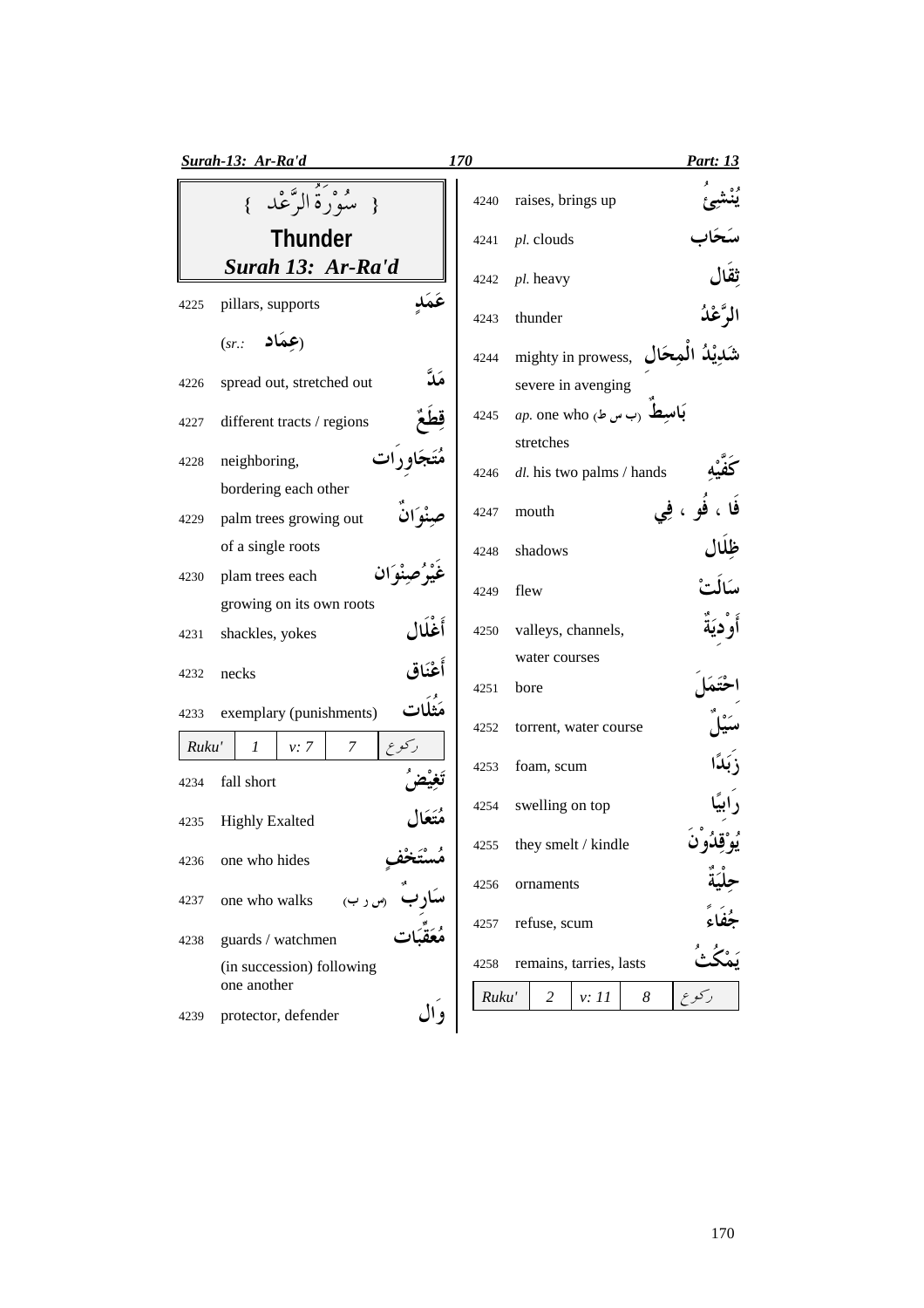|       | Surah-14: Ibrahim                           | 171<br><u>Part: 13</u>                              |
|-------|---------------------------------------------|-----------------------------------------------------|
|       | صف مُجرء: ومَاأُبَوِّئُ<br>13th Part        | perpetual, everlasting<br>4276                      |
| 4259  | they join / unite                           | end, final, (outcome)<br>4277                       |
| 4260. | they repel / overcome                       | they rejoice<br>4278                                |
|       | (در اء<br>(vn.                              | Ruku'<br>5<br>v: 6<br>11                            |
| 4261  | عُقبَى الدَّارِ<br>final attainment of the  | makes to pass away, effaces $\sqrt{2}$<br>4279      |
|       | (eternal) home                              | الكتَاب<br>original book, source<br>4280            |
| 4262  | excellent                                   |                                                     |
|       |                                             | of ordinance, basis of book                         |
| 4263. | they break / violate                        | to reduce, to curtail<br>4281                       |
| Ruku' | $\mathfrak{Z}$<br>9<br>رکو ع<br>v: 8        | borders, sides, outlying parts<br>4282              |
| 4264  | set at rest, get satisfaction               | none can put back / reverse<br>4283                 |
| 4265  | joy, bliss                                  | Ruku'<br>ركوع<br>6<br>v: 6<br>12                    |
| 4266  | pv. cause to be moved /                     | { سُوْرَةٌ إِبْرَاهِيمٍ }                           |
|       | passed                                      |                                                     |
| 4267  | pv. cause to be torn                        | Abraham                                             |
| 4268  | ككم<br>$pv.$ made to speak                  | Surah 14: Ibrahim                                   |
| 4269  | قَارِ عَةَ<br>disaster, sudden calamity     | م الله<br>days of Allah<br>4284                     |
| 4270  | cause to settle, befall                     | Ruku'<br>v: 6<br>13<br>$\mathcal{I}$                |
| Ruku' | ${\it 10}$<br>ركوع<br>v:5<br>$\overline{4}$ | ثلاثة ارباع جُزء: ومَاأُبَرِّئُ<br>3/4<br>13th Part |
| 4271  | I gave respite                              |                                                     |
| 4272  | im. pl. name (them)                         | 4285<br>our ways / paths                            |
| 4273  | harder, more painful                        | (sr.<br>the hurt you caused us,<br>4286             |
| 4274  | واق<br>protector, defender                  | you are persecuting us                              |
| 4275  | food, fruits                                | Ruku'<br>2<br>v: 6<br>14                            |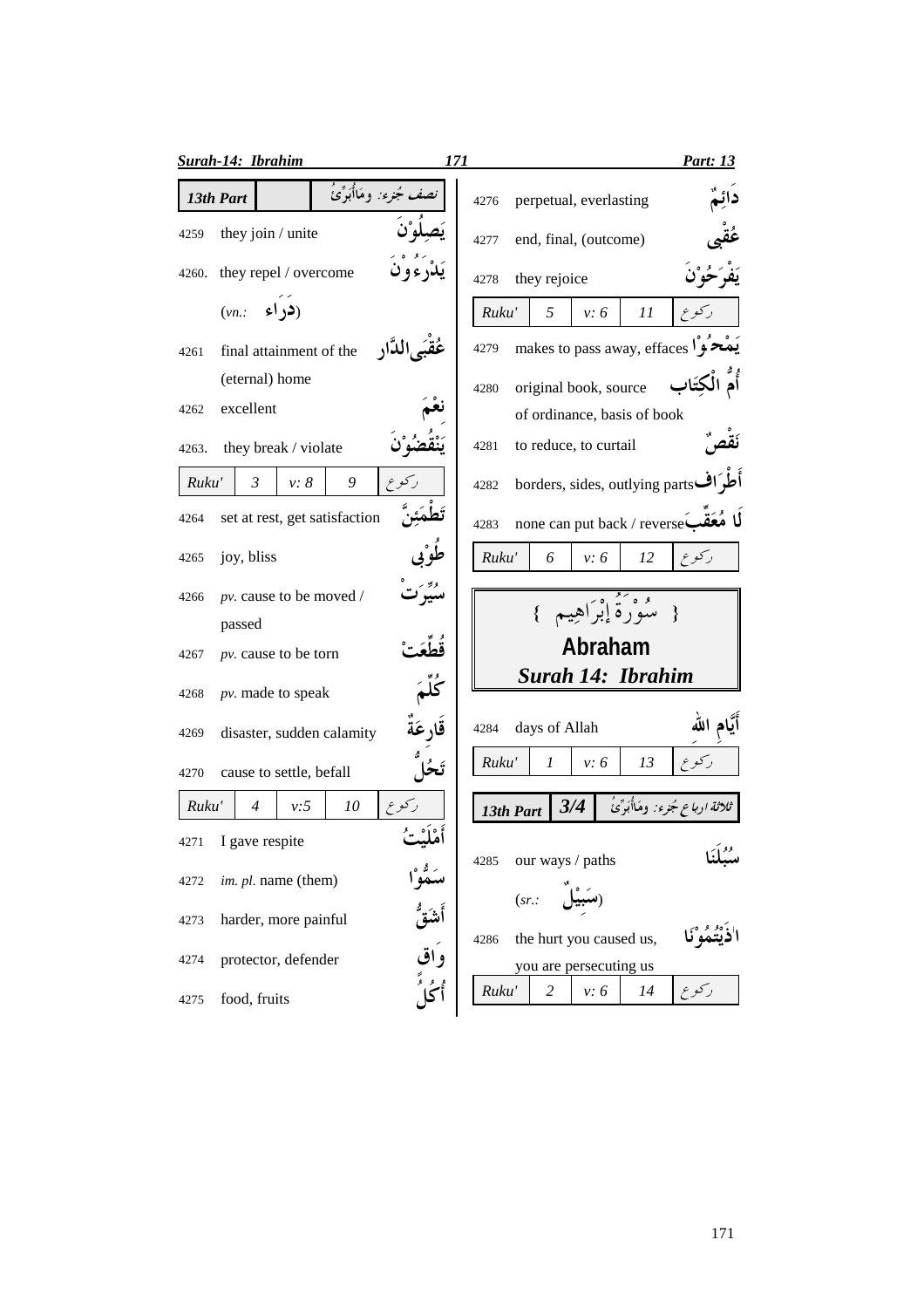|       | <b>Surah-15: Al-Hijr</b>                                   | 172      |       |        |                                  |                         |                              | Part: 14                             |
|-------|------------------------------------------------------------|----------|-------|--------|----------------------------------|-------------------------|------------------------------|--------------------------------------|
| 4287  | disappointed, frustrated                                   |          | Ruku' |        | $\overline{4}$                   | v: 6                    | 16                           | كوع                                  |
| 4288  | tyrant, enemy (of truth)                                   |          | 4307  |        |                                  | caused (their people)   |                              |                                      |
| 4289  | $pv$ . made to drink                                       |          | 4308  |        | to alight                        | house of perdition /    |                              |                                      |
| 4290  | liquid pus                                                 |          |       |        | desolation                       |                         |                              |                                      |
| 4291  | sips in gulps                                              |          | 4309  |        |                                  |                         | befriending, making friends  |                                      |
|       | $(\nu n.: \quad \hat{a} \hat{c}^* \hat{\boldsymbol{\xi}})$ |          | 4310  |        |                                  | dl. constant in courses |                              |                                      |
| 4292  | will not be near                                           | لا يَكاد | 4311  |        |                                  | you cannot count /      |                              |                                      |
| 4293  | swallows                                                   |          | Ruku' |        | compute<br>5                     | v: 7                    | 17                           |                                      |
| 4294  | ashes                                                      |          | 4312  |        | im. save me,                     |                         |                              |                                      |
| 4295  | $fg.$ became hard, furious                                 |          | 4313  |        | keep me away<br>I (have) settled |                         |                              |                                      |
| 4296  | stormy day                                                 |          | 4314  | valley |                                  |                         |                              |                                      |
| 4297  | they came forth, appeared                                  |          | 4315  |        |                                  | without cultivation     | زر ع                         |                                      |
| 4298  | following                                                  |          | 4316  |        |                                  |                         | pp. made sacred / inviolable |                                      |
| 4299  | you can avail, avert                                       |          | 4317  |        |                                  | incline, yearn towards  |                              |                                      |
| 4300  | we be impatient / rage                                     |          | 4318  |        | old age                          |                         |                              |                                      |
| 4301  | place to escape, refuge                                    |          | Ruku' |        | 6                                | v: 7                    | 18                           |                                      |
| Ruku' | $\mathfrak{Z}$<br>v: 9<br>15                               |          | 4319  |        | stare in horror                  |                         |                              |                                      |
| 4302  | <i>ap</i> . helper, one who responds                       |          | 4320  |        | they run in fear                 |                         |                              |                                      |
| 4303  | root                                                       |          | 4321  |        | heads upraised                   |                         |                              |                                      |
| 4304  | firmly fixed                                               |          | 4322  |        | eyes, gaze                       |                         |                              |                                      |
| 4305  | branch                                                     |          | 4323  | hearts |                                  |                         |                              | ؆<br>مُقْنعِيْ<br>طَرْف<br>أَفْئِدَة |
| 4306  | uprooted                                                   |          |       |        |                                  |                         |                              |                                      |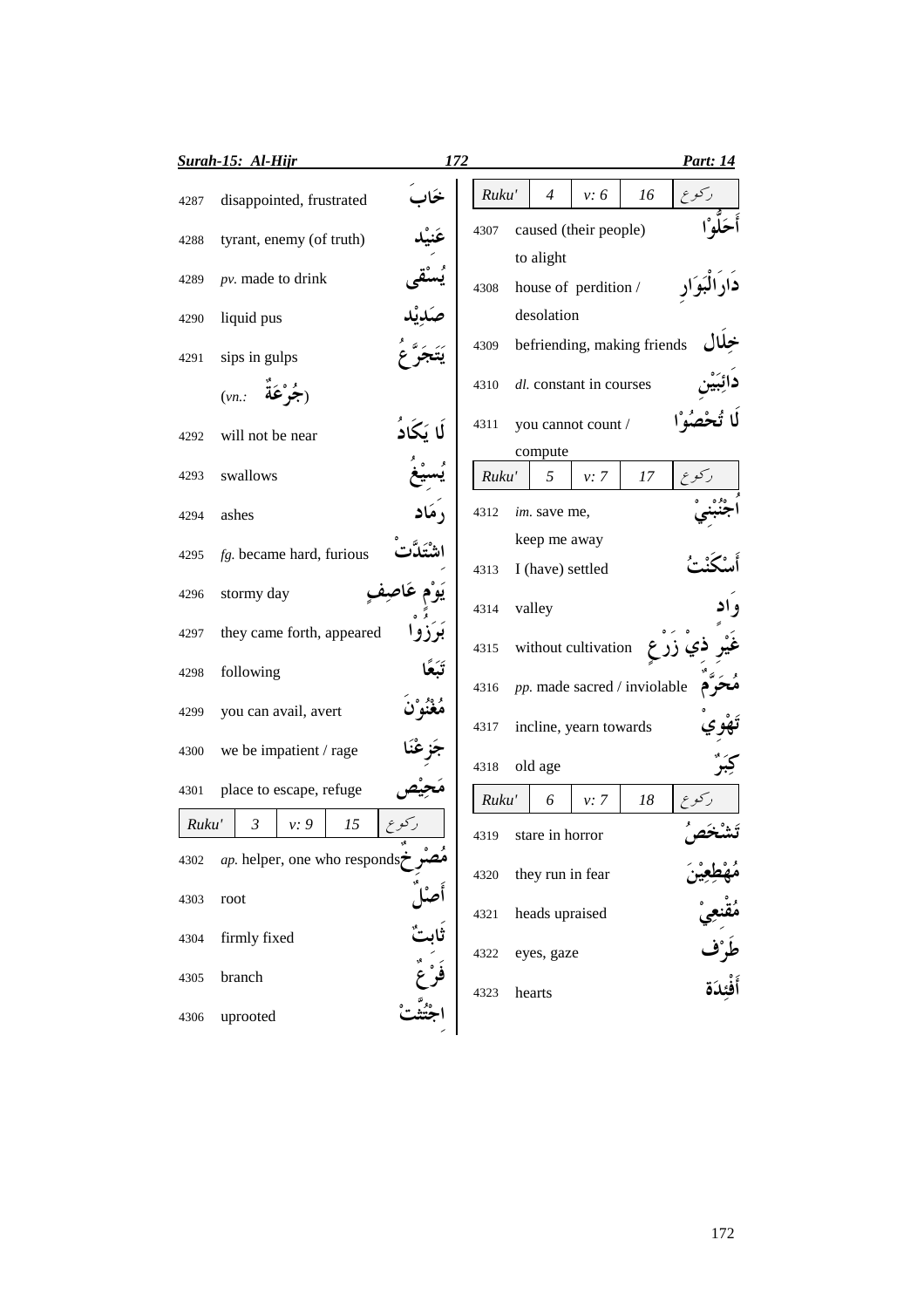| Surah-15: Al-Hijr         |                              | 173       |       |                                     | <u>Part: 14</u>        |
|---------------------------|------------------------------|-----------|-------|-------------------------------------|------------------------|
| (sr.                      | (فؤ ًاد                      |           | 4337  | pv. intoxicated                     |                        |
| 4324                      | vacant, a gaping void        | هَوَاءِ   | 4338  | pp. those who are                   |                        |
| 4325                      | $pv.$ will be changed        |           | Ruku' | bewitched / enchanted<br>1<br>v: 15 | ركوع<br>1              |
| 4326                      | pp. those bound / tied in    |           | 4339  | constellations, big stars           | بو'وُ جَا              |
| chains, fetters<br>4327   |                              |           | 4340  | stole the hearing                   | (س ر ق)                |
| shirts, garments<br>4328  |                              |           | 4341  | fiery comet                         |                        |
| pitch, tar<br>4329        |                              | قطران     | 4342  | we spread out                       | مَدَدْنَا              |
| Ruku'<br>7                | v: 11<br>19                  | ركوع      | 4343  | mountains                           | د و اسيې               |
| $\text{\textcircled{14}}$ | جُزءِ : رَبَمَا              | े<br>श्री | 4344  | in due balance                      |                        |
|                           |                              |           | 4345  | those which fecundate / impregnate  |                        |
|                           | { سُوْرَةُ الْجِجْرِ }       |           |       | لوَاقِعَ                            |                        |
|                           |                              |           |       |                                     |                        |
|                           | <b>The Rocky Tract</b>       |           | Ruku' | $\overline{2}$<br>v: 10             | $\overline{2}$<br>ركوع |
|                           | Surah 15: Al-Hijr            |           | 4346  | sounding clay,                      |                        |
|                           |                              |           |       | crackling clay                      |                        |
| often<br>4330             |                              |           | 4347  | dark transmuted                     |                        |
|                           |                              | ؞<br>ؽڵە  |       |                                     |                        |
| beguile, delude<br>4331   |                              |           |       | mud, molded mud                     |                        |
| $(vn)$ :                  | چاء                          |           | 4348  | (fire of) scorching wind            |                        |
| why not<br>4332           |                              | و ْهَا    | 4349  | portion, class                      |                        |
| 4333<br>factions, sects   |                              |           |       | $(\rho l.:$ (أَجْزَاء               |                        |
| 4334                      | we make it traverse, (س ل ك) |           | Ruku' | $\mathfrak{Z}$<br>v: 19             | $\mathfrak{Z}$         |
|                           | we make way, we creep into   |           | 4350  | pl. those in peaceful security      |                        |
| 4335                      | they kept on (doing),        |           | 4351  | grudge, hidden sense of injury      |                        |
| they continued            |                              |           |       |                                     |                        |
| 4336                      | they ascends / climb         |           | 4352  | couches                             |                        |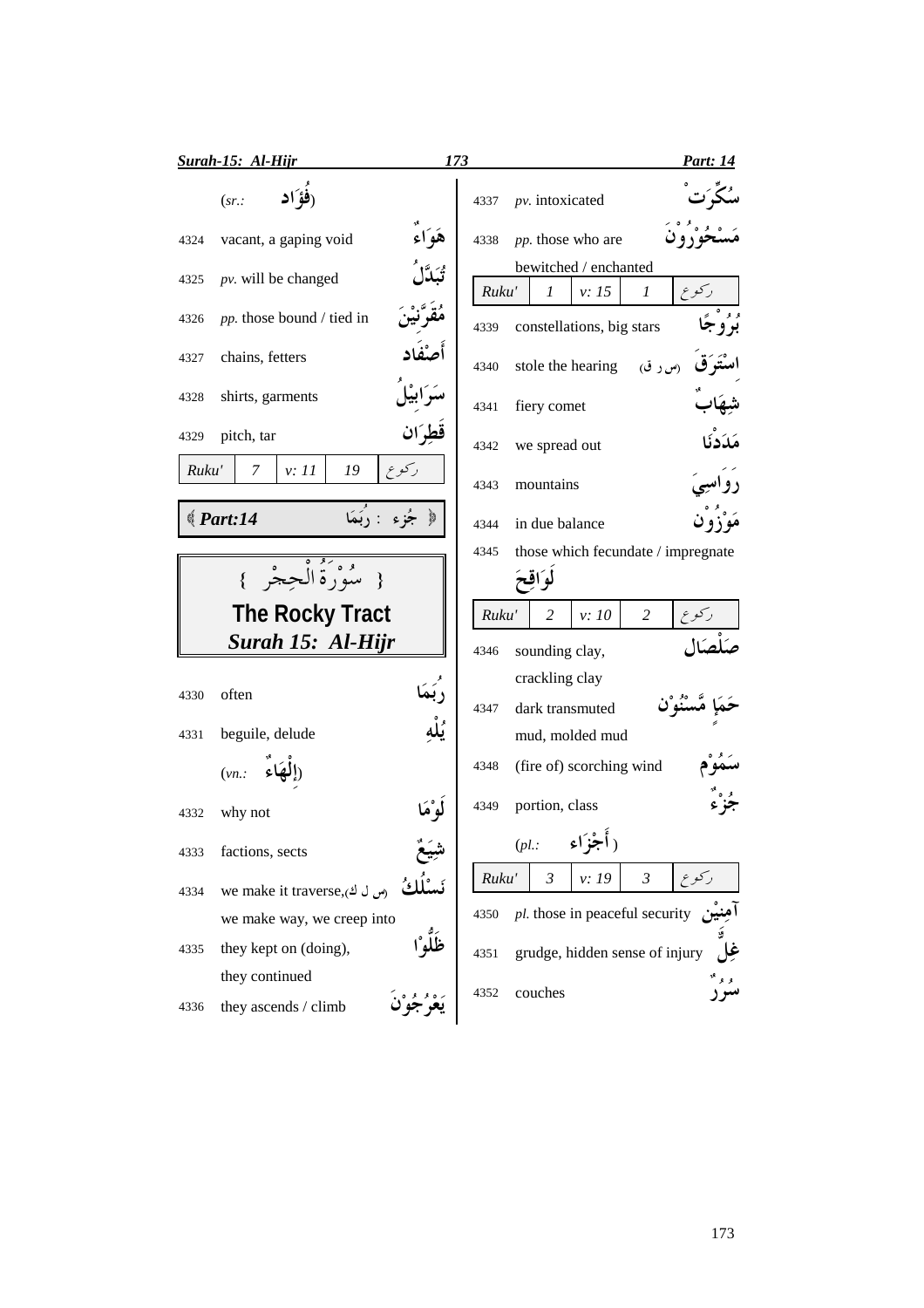|       | Surah-16: An-Nahl                              | 174<br>Part: 14                                |
|-------|------------------------------------------------|------------------------------------------------|
|       | (sr.                                           | those who read the signs<br>4371               |
| 4353  | ap. pl. facing each other                      | highway<br>4372                                |
| 4354  | toil, fatigue                                  | dwellers of wood<br>4373                       |
| 4355  | im. inform                                     | open highway,<br>4374                          |
| 4356  | those who are afraid                           | plain to see<br>5<br>v: 19<br>Ruku'<br>5       |
| 4357  | to fear, feel uncomfortable,                   | they hew / carve<br>$($ ن ح ت $)$<br>4375      |
|       | afraid                                         |                                                |
| 4358  | then of what                                   | oft-repeated<br>4376                           |
| 4359  | those who despair /                            | strain not, cast not<br>4377                   |
|       | despond                                        | im. lower, keep gentle,<br>4378                |
| 4360  | discouraged, despaired                         | spread low                                     |
| 4361  | what business is?                              | wings, sides, arms<br>4379                     |
| 4362  | those who stay behind                          | (pl.:                                          |
| Ruku' | $\overline{4}$<br>v: 16<br>$\overline{4}$      |                                                |
| 4363  | uncommon people,                               | those who make<br>4380<br>divisions            |
|       | unknown people                                 |                                                |
| 4364  | they doubt                                     | parts, bits<br>4381<br>1/4                     |
| 4365  | im. travel by night                            | 14th Part<br>im. proclaim, promulgate,<br>4382 |
| 4366  | im. pl. go, take a start                       | expound                                        |
| 4367  | pp. would be cut-off                           | that which is certain, death<br>4383           |
| 4368  | مٯصو ح<br>لَا تَفْضَحُوْن<br>ni. pl. do not me | ركوع<br>Ruku'<br>6<br>v: 20<br>6               |
|       | disgrace                                       | مُبْوَرَةُ النَّجْلِ }                         |
| 4369  | by (oath) your life !                          |                                                |
| 4370  | time of sunrise                                | <b>The Bees</b><br>Surah 16: An-Nahl           |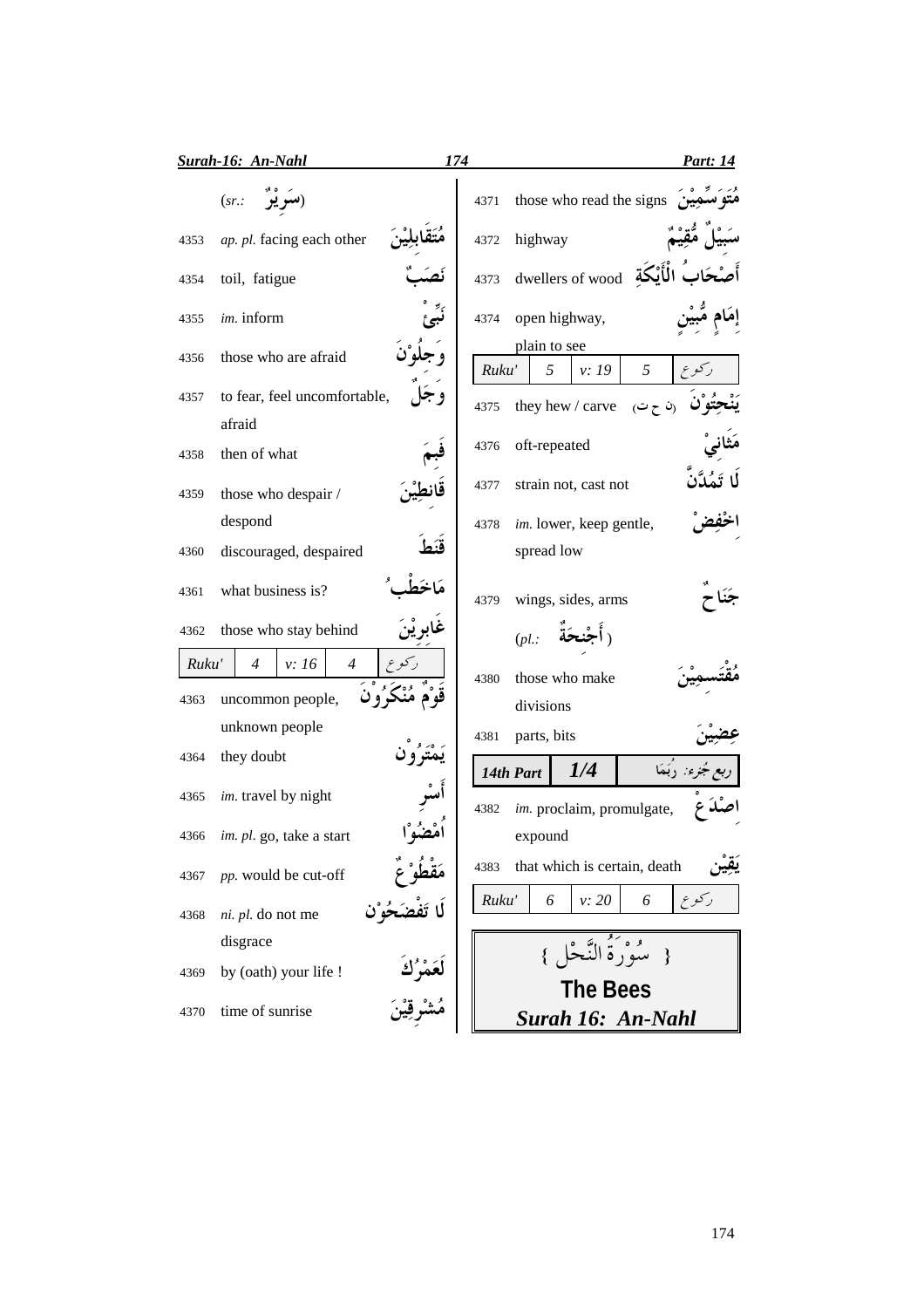|       | <b>Surah-16: An-Nahl</b>                | 175  |       |                                    | Part: 14                 |
|-------|-----------------------------------------|------|-------|------------------------------------|--------------------------|
| 4384  | semen-drop                              | ثطفة | 4398  | ap. ploughing, cleaving            | مَو اُخِرَ               |
|       | containing sperms                       |      | 4399  | that                               | أَنْ                     |
| 4385  | one who disputes                        |      | 4400  | shakes                             |                          |
| 4386  | warmth, warm clothing                   |      | 4401  | landmarks, signposts               |                          |
| 4387  | pl. you drive them back                 |      | 4402  | when                               | أيَّان                   |
|       | to home in evening                      |      | Ruku' | $\overline{2}$<br>v: 12            | $\boldsymbol{8}$<br>ركوع |
|       | ( إداحَة<br>(vn.                        |      |       |                                    |                          |
|       | 4387a pl. you lead them in              |      | 4403  | refuse to know,<br>given to denial |                          |
|       | morning for pasture                     |      | 4404  | no doubt, assuredly                |                          |
| 4388  | horses                                  |      |       |                                    |                          |
|       | mules (sr.:<br>(بغا                     |      | 4405  | fables, stories                    |                          |
| 4389  |                                         |      | 4406  | burdens<br>(sr.                    | أوزار<br>(وزر            |
| 4390  | donkeys, asses                          |      | Ruku' | $\mathfrak{Z}$<br>v: 4             | ركوع<br>9                |
|       | (sr.                                    |      | 4407  | building                           | بُنْيَان                 |
| 4391  | right way,                              |      | 4408  | foundations (sr.:                  | ( قَاعِدَة               |
|       | straight way                            |      | 4409  | fell down                          |                          |
| 4392  | that which turns aside /                |      |       |                                    |                          |
|       | deviating                               |      | 4410  | roof                               |                          |
| Ruku' | $\overline{7}$<br>$\mathcal{I}$<br>v: 9 |      | 4411  | im. you disputed / opposed         |                          |
| 4393  | you pasture cattle                      |      | 4412  | ap. pl. those who do               |                          |
|       | 4394 colors (sr.:<br>ر ہو ت             |      |       | wrong (sinful)                     |                          |
| 4395  | fresh                                   |      | 4413  | persons pure / free from filth     |                          |
| 4396  | pl. you bring forth /                   |      | 4414  | encompassed, encircled             |                          |
|       | extract                                 |      | Ruku' | v: 9<br>$\overline{4}$             | 10                       |
| 4397  | ornament                                |      | 4415  | solemn oaths                       |                          |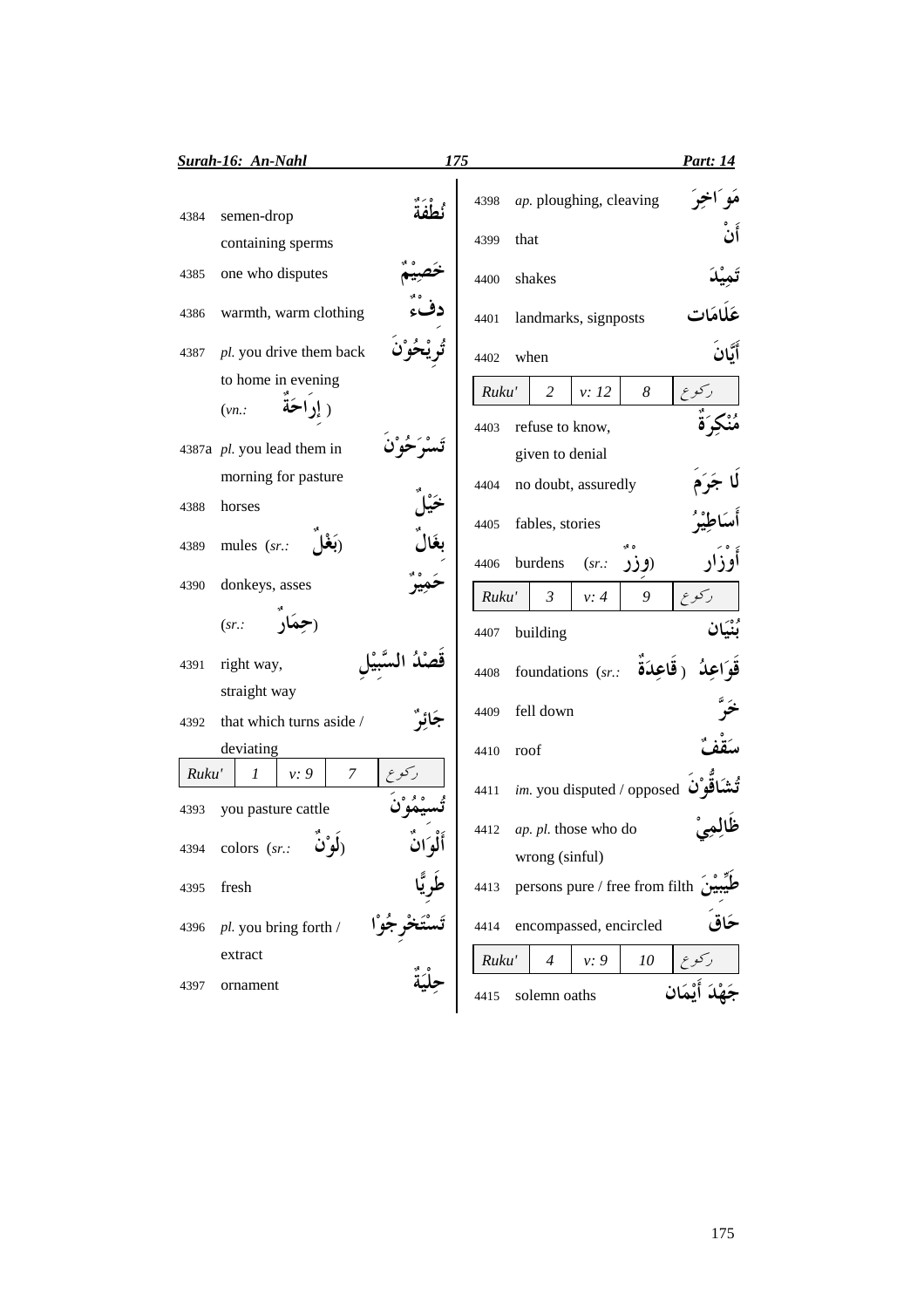| Ruku'<br>5<br>11<br>v: 6<br>expound, utter lie<br>4432                                               |         |
|------------------------------------------------------------------------------------------------------|---------|
|                                                                                                      |         |
| أهَلَ الذكَوْ<br>those who possess /<br>4416<br>4433<br>tongues                                      |         |
| know the message / admonition<br>(لسكان<br>(sr.<br>زُبُو<br>scriptures, writings<br>4417             |         |
| (revealed before Qur'aan)<br>those who will be<br>4434                                               |         |
| hastened on (into it),<br>1/2<br>نصف جُزِء: ‹بَعَا<br>14th Part<br>those neglected                   |         |
| Ruku'<br>8<br>v: 5<br>14                                                                             | رکوع    |
| cause (earth) to swallow<br>4418<br>refuse, excretion, dung<br>4435                                  |         |
| journeys, midst of goings<br>4419<br>milk<br>4436                                                    |         |
| gradually, moments of alert<br>4420<br>palatable,<br>4437                                            |         |
| pleasant to swallow<br>they incline / turn around<br>4421                                            |         |
| strong drinks<br>4438<br>داخرُو ن<br>pl. low, humblest manner<br>4422                                |         |
| bees (sr. فَحْلَة<br>4439<br>Ruku'<br>6<br>v:10<br>12<br>ركوع                                        |         |
| و اصدً<br>submissively, humbly,<br>4440<br>constantly, perpetually<br>4423                           | ذُلُلاً |
| smoothly<br>pl. you cry for help<br>4424<br>most abject, feeble (age)<br>4441                        | ار ذا   |
| darkens<br>4425<br>so that nothing<br>4442                                                           |         |
| full of wrath, wrath,<br>4426<br>v: 5<br>15<br>Ruku'<br>9                                            |         |
| in wardly inward grief                                                                               |         |
| pv. are favored, blessed<br>4443<br>يَتَوَ ارْ ي<br>hides himself<br>4427                            |         |
| <i>ap</i> . those who throw back /<br>4444<br>keeps, retains<br>4428<br>hand over                    |         |
| هُوْن<br>disgrace, contempt<br>4429<br>4445<br>sons                                                  |         |
| buries, hides<br>4430<br>grand sons<br>4446                                                          |         |
| تُوَاب<br>dust, soil<br>4431<br>(sr.                                                                 |         |
| Ruku'<br>دركوع<br>7<br>v: 10<br>13<br>لَّا تَضْرِبُوْا <sub>ً (ض ر</sub> ب<br>ni. pl. do not<br>4447 |         |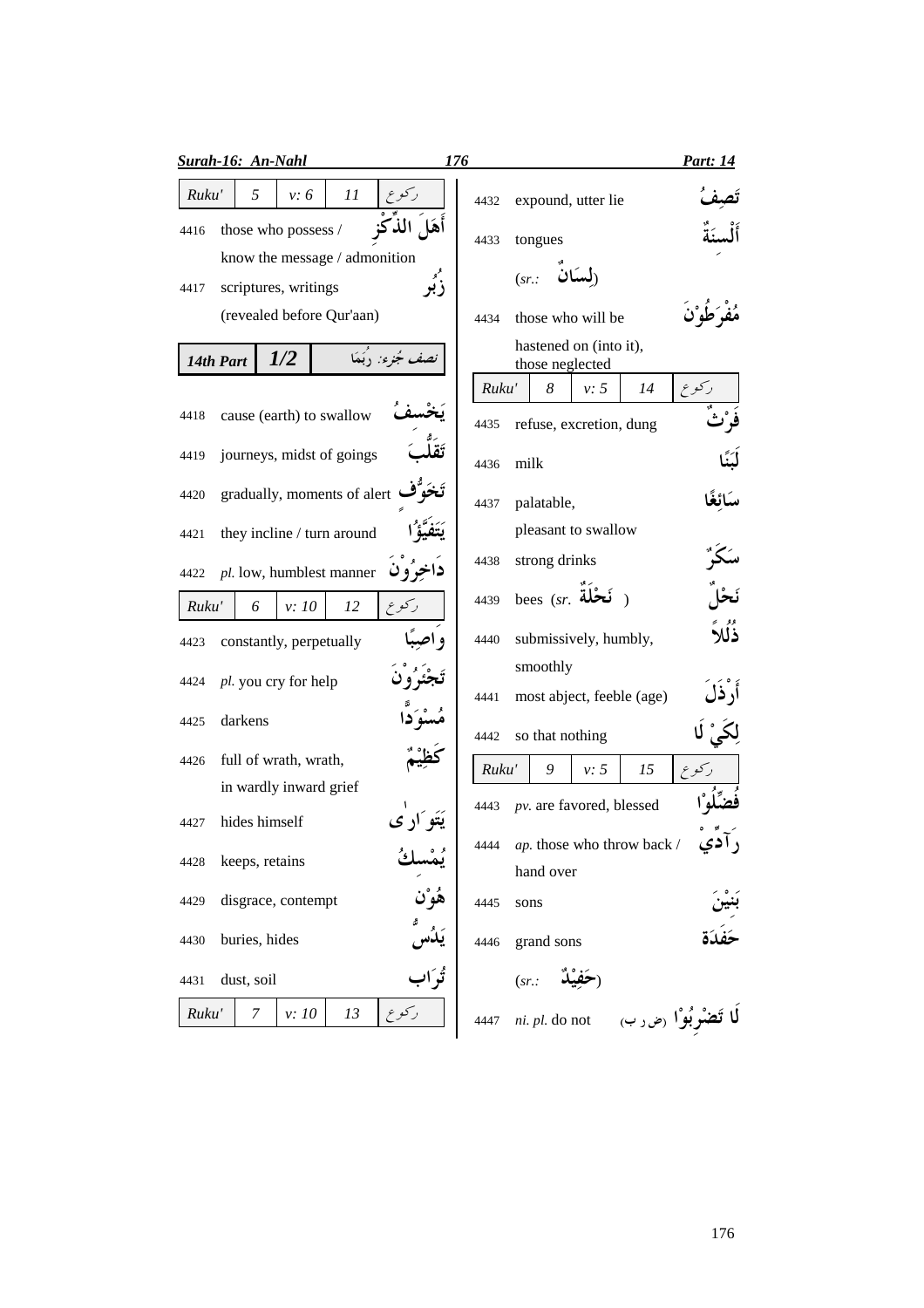|       | Surah-17: Bani-Israa'eel                  | 177   |                                    |       |                            | <u>Part: 15</u>          |
|-------|-------------------------------------------|-------|------------------------------------|-------|----------------------------|--------------------------|
|       | coin / invent / strike                    | Ruku' | 11                                 | v: 7  | 17                         |                          |
| 4448  | عَىْدًا مَّمْلُوْكَا<br>a man (slave) who | 4464  | $pv$ . they will be allowed        |       |                            |                          |
|       | is a property of others                   |       | to make amends / plea              |       |                            |                          |
| 4449  | dumb                                      |       |                                    |       |                            |                          |
|       | $(pl.:$ (بُكُمْ)                          |       | 14th Part                          | 3/4   |                            | ثلاثة ارباع جُزء: ربَمَا |
| 4450  | كا<br>burden                              | 4465  | explaining all                     |       |                            |                          |
| 4451  | أيْنَمَ<br>whithersoever, wherever        | Ruku' | 12                                 | v: 6  | 18                         | ركوع                     |
| 4452  | sends him                                 | 4466  |                                    |       | ratification, confirmation |                          |
| Ruku' | 10<br>v: 6<br>16<br>ر کو ع                | 4467  | one who is                         |       |                            |                          |
|       | twinkling of an eye                       |       | appointed for surety               |       |                            |                          |
| 4453  |                                           | 4468  | to spin thread                     |       |                            |                          |
| 4454  | ر<br>جو<br>between earth and sky          | 4469  | untwisted strands                  |       |                            | أَنْكَاثَا               |
| 4455  | سكَنَّ<br>abode, rest, quiet              |       |                                    |       |                            |                          |
|       | جُلُوْ دٌ<br>skins                        | 4470  | more numerous                      |       |                            |                          |
| 4456  |                                           | 4471  | will slip                          |       |                            |                          |
|       | (sr.                                      | 4472  | passes away,                       |       |                            | (ن ف د)                  |
| 4457  | you find light in weight                  |       | waste away                         |       |                            |                          |
| 4458  | migrate, travel                           | 4473  | (that which) remains /             |       |                            |                          |
| 4459  | wool (sr.:                                |       | endures                            |       |                            |                          |
|       |                                           | Ruku' | 13                                 | v: 11 | 19                         | کو ع                     |
| 4460  | soft fibers                               |       |                                    |       |                            |                          |
|       | رَوُمٌو<br>(sr.                           | 4474  | foreign, i.e. other<br>than Arabic |       |                            |                          |
| 4461  | hair $(sr.:$ التَمَعْرُ<br>أشُعَار        |       | $pv.$ is forced /                  |       |                            |                          |
|       |                                           | 4475  | under compulsion                   |       |                            |                          |
| 4462  | أَثَاثًا<br>house hold stuff, assets,     |       |                                    |       |                            |                          |
|       | rich stuff                                | 4476  | they chose / loved                 |       |                            |                          |
| 4463  | أَكْنَانًا<br>places of refuge / shelter  | 4477  | $pv$ . they are put to trial,      |       |                            |                          |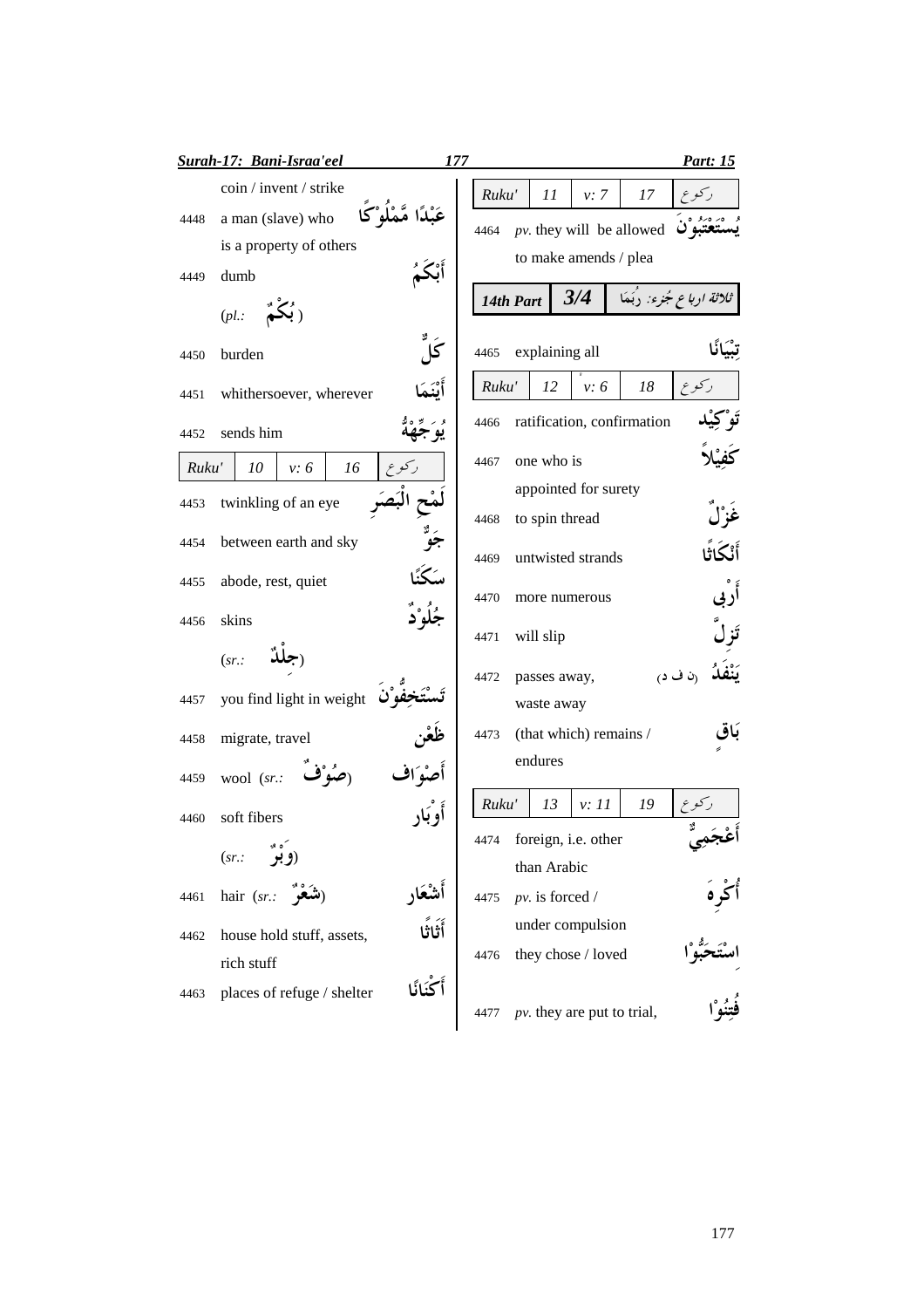| <b>Surah-17: Bani-Israa'eel</b>                                                                           | 178                                  | Part: 15    |
|-----------------------------------------------------------------------------------------------------------|--------------------------------------|-------------|
|                                                                                                           | 4489<br>numerous in man-power        | تعيبر ا     |
| v: 10<br>20<br>Ruku'<br>14                                                                                | pl. you did evil<br>4490             |             |
| garment of hunger<br>4478                                                                                 | they will destroy /<br>4491          |             |
| 21<br>ركوع<br>Ruku'<br>15<br>v: 9                                                                         | will waste                           |             |
| 4479<br>was not                                                                                           | utter destruction<br>4492            |             |
| you punished<br>4480                                                                                      | pl. you repeated / reverted<br>4493  | مُدْتُمْ    |
| عَوْ قَبْتَ<br>$pv.$ you were afflicted<br>4481                                                           | (عَادَ؛ يَعُوْدُ؛ عُوْدًا)           |             |
| ركوع<br>Ruku'<br>16<br>22<br>v: 9                                                                         | we will repeat / revert<br>4494      | عُدْنَا     |
| جُزء : سُبْحَانَ الَّذِي<br>$\text{\textdegree}$ Part:15<br>$\frac{1}{2}$                                 | prison, dungeon<br>4495              |             |
|                                                                                                           | Ruku'<br>$\mathcal{I}$<br>v: 10<br>1 | ر کو ع      |
| { سُوْرَةٌ بَنِيْ إِسْرَائِيلِ }                                                                          | We made dark, we effaced<br>4496     | مَحَوْلَا   |
| The Children of Israel                                                                                    | We made (it) to cling $/$<br>4497    | أَلْزَمْنَا |
| Surah 17: Bani-Israa'eel                                                                                  | fastened                             |             |
| أمىٌو نمى<br>took for a journey<br>4482                                                                   | fate, actions, deeds<br>4498         | للؤك        |
| (أَسْرِٰی؛ يُسْرِي؛ إِسْرَاءٌ)                                                                            | pp. wide open, spread out<br>4499    | مَنْشُوْراً |
| الْمَسْجِدُ الْحَرَامُ<br>the sacred<br>4483                                                              | We commanded<br>4500                 | أَمَرْكَا   |
| the inviolable place of<br>mosque,<br>worship, the Mosque in Makkah                                       | destroyed, annihilated<br>4501       |             |
| Masjid-ul-Aqsa, الْمَسْجِدُ الْأَقْصَى<br>4484                                                            | utter destruction<br>4502            |             |
| the Mosque in Jerusalem                                                                                   | ap. quick-passing,<br>4503           | عَاحِلَةَ   |
| 4485                                                                                                      | which hastens away, (i.e. life)      |             |
| 4486                                                                                                      | pp. one who is condemned<br>4504     | .مو ما      |
| بَأْسِ شَكْدِيْكٍ<br>جَاسُوْا<br>خِلَالَ الْمُّيَارِ inmost parts of homes<br>خِلَالَ الْمُّيَارِ<br>4487 | pp. one who is rejected<br>4505      |             |
| كَيَّة<br>4488<br>turn                                                                                    | pp. grateful, appreciated<br>4506    |             |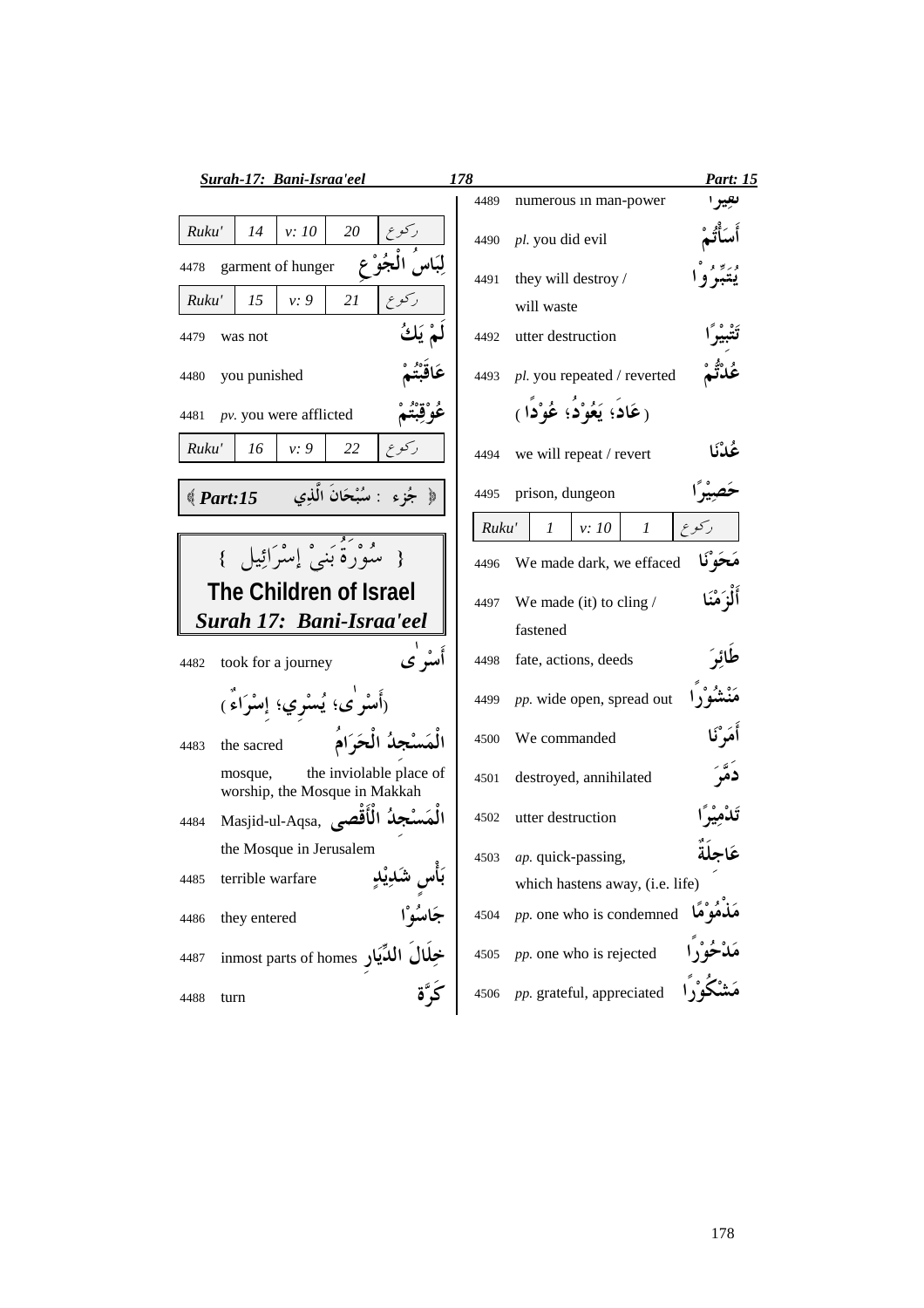|              | <b>Surah-17: Bani-Israa'eel</b>                     |                      | 179   |                                                       | Part: 15          |
|--------------|-----------------------------------------------------|----------------------|-------|-------------------------------------------------------|-------------------|
| 4507<br>4508 | pp. that which is closed<br>preference, excellence, |                      | 4525  | easy<br><i>pp</i> . that which is<br>chained/shackled |                   |
| 4509         | merit<br>pp. one who is forsaken                    |                      | 4526  | pp. one who is<br>blamed / rebuked                    |                   |
| Ruku'        | 2<br>2<br>v: 12                                     | ر کو ع               | 4527  | <i>pp</i> . impoverished, destitute                   |                   |
| 4510         | commanded, decreed                                  |                      | Ruku' | $\mathfrak{Z}$<br>v: 8<br>$\mathfrak{Z}$              | رکوع              |
| 4511         | Him alone                                           |                      | 4528  | poverty, want                                         |                   |
| 4512         | dl. both of them                                    | كلا هُمَا            | 4529  | sin, wrong                                            |                   |
| 4513         | im. do not repel / repulse                          |                      | 4530  | pp. one who is helped /                               |                   |
| 4514         | generous, gracious                                  |                      | 4531  | aided<br>scale, balance                               |                   |
| 4515         | submission, humility                                | ذا                   | 4532  | ni. follow not, pursue not                            |                   |
| 4516         | $dl$ , they brought me up /                         |                      | 4533  | ni. walk not                                          |                   |
|              | cared (nursed) me                                   |                      |       |                                                       |                   |
| 4517         | young age, childhood                                |                      | 4534  | exultantly, proudly                                   |                   |
| 4518         | ap. repentant, those who                            |                      | 4535  | height                                                |                   |
|              | turn to Allah in repentance<br>again and again      |                      | 4536  | hateful                                               |                   |
| 4519         | im. give                                            |                      | 4537  | (any) other god                                       |                   |
| 4520         | ni. squander not, waste not                         |                      | 4538  | $pv.$ you would be thrown /                           |                   |
| 4521         | to be spendthrift, to spend                         | ≫و ډه پ <sup>ه</sup> | 4539  | cast<br>chosen, preferred                             |                   |
|              | waste-fully, wantonness                             |                      |       |                                                       |                   |
| 4522         | ap. squanderers,                                    |                      | Ruku' | v:10<br>$\overline{4}$<br>$\overline{4}$              |                   |
|              | wasteful people                                     |                      | 4540  | pp. made invisible                                    |                   |
| 4523         | pl. you hope                                        |                      | 4541  | veil, coverings                                       |                   |
| 4524         | pp. made soft and kind /                            |                      | 4542  | deafness, heaviness                                   | اكِنّة<br>وَقْرًا |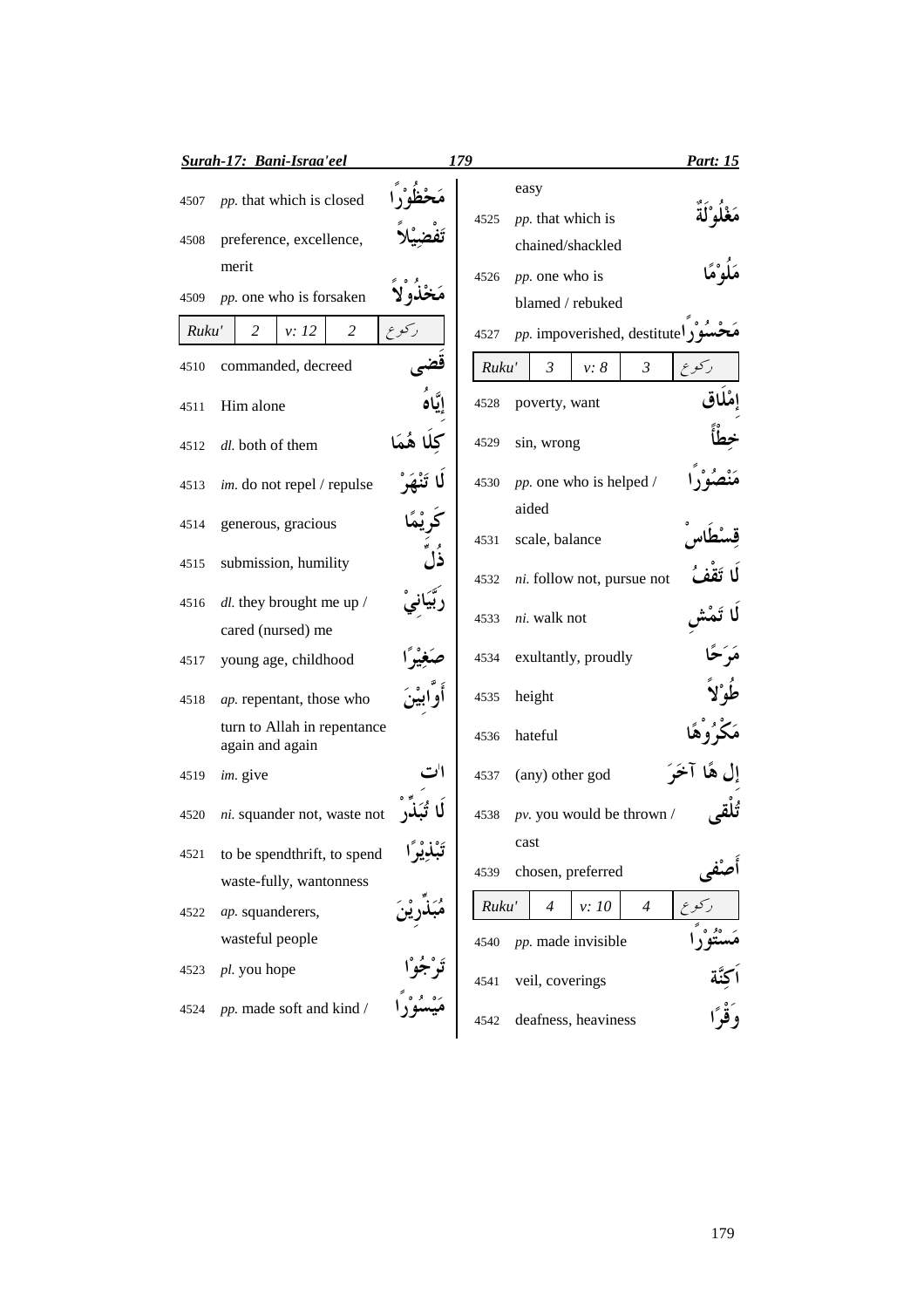|       | Surah-17: Bani-Israa'eel                   | <b>180</b> |       |                                       | <u>Part: 15</u>              |
|-------|--------------------------------------------|------------|-------|---------------------------------------|------------------------------|
|       | 1/4<br>نرء: سُبْحَانُ الْذِي<br>15th Part  |            | 4559  | im. urge, summon, arouse              |                              |
| 4543  | (sr.<br>bones                              |            | 4560  | horses                                |                              |
| 4544  | , فاتًا<br>decayed, fragmented             |            | 4561  | infantry                              |                              |
| 4545  | new                                        |            | 4562  | <i>im.</i> share                      |                              |
| 4546  | they shake (heads)                         |            | 4563  | im. promise                           |                              |
|       | راٺغاض<br>(vn.                             |            | 4564  | makes it go smooth / drives           |                              |
| Ruku' | 5<br>ركوع<br>5<br>v: 12                    |            | 4565  | another time                          | تَادَةً أُخْر <sup>ْ</sup> ي |
| 4547  | sows dissension,<br>stirs up discords      |            | 4566  | fierce gale, hurricane of wind فاحبفا |                              |
| 4548  | pl. you asserted /                         |            | 4567  | avenger, helper                       |                              |
|       | pretended                                  |            | Ruku' | v:10<br>7<br>7                        |                              |
| 4549  | change, transference                       |            | 4568  | you were near                         |                              |
| 4550  | <i>pp</i> . something to                   |            | 4569  | you incline / lean                    |                              |
|       | be afraid of                               |            |       |                                       |                              |
| 4551  | pp. written, inscribed                     |            | 4570  | we made you taste<br>(ذ و ق)          |                              |
| 4552  | warning, frighten                          |            | 4571  | double                                |                              |
| 4553  | مَلْعُوْ َنَة<br>pp. fg. one who is cursed |            | Ruku' | 8<br>8<br>v: 7                        |                              |
| Ruku' | v: 8<br>6<br>6                             |            | 4572  | going down of                         |                              |
| 4554  | you honored / exalted                      |            |       | the sun, declination of the sun       |                              |
|       |                                            |            | 4573  | darkness                              |                              |
| 4555  | you give respite,                          |            | 4574  | im. keep awake,                       |                              |
|       | you provide a chance                       |            |       | perform Tahajjud                      |                              |
| 4556  | (ح ن ك)<br>I will seize /                  |            | 4575  | additional, supererogatory            |                              |
|       | perish / destroy                           |            |       |                                       |                              |
| 4557  | full, enough                               |            | 4576  | state of praise / glory معمودا        |                              |
| 4558  | tempt, excite                              |            | 4577  | vanished, disappeared                 |                              |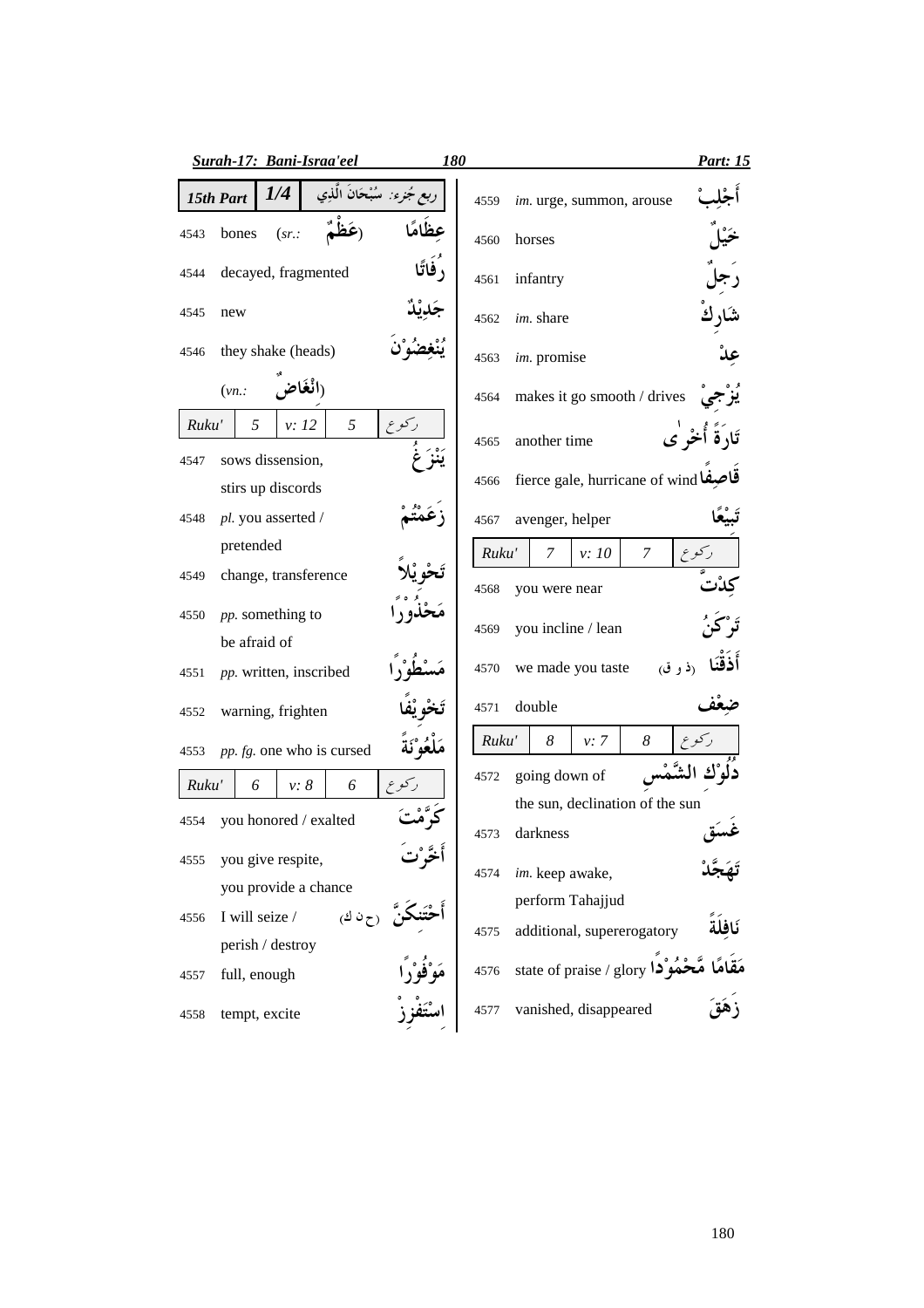| <b>Surah-18: Al-Kahf</b>                         |                                      | 181   | Part: 15                                    |  |
|--------------------------------------------------|--------------------------------------|-------|---------------------------------------------|--|
| bound to vanish<br>4578                          |                                      | 4596  | pp. doomed to destruction                   |  |
| turned, withdrew<br>4579                         | ١ú                                   | 4597  | drives them out,                            |  |
| side<br>4580                                     |                                      |       | removes them                                |  |
| disposition, way<br>4581                         |                                      | 4598  | rolled up, gathered up<br>فَرَقْنَا         |  |
| 9<br>Ruku'<br>9<br>v: 7                          | ركوع                                 | 4599  | We divided (into parts)                     |  |
| ap. helper, backer<br>4582                       |                                      | 4600  | at intervals                                |  |
| spring, fountain<br>4583                         |                                      | 4601  | يَخِرُّو ْنَ<br>they fall down              |  |
| to gush forth, rushing out<br>4584               |                                      | 4602  | in prostration,                             |  |
|                                                  |                                      |       | fall down upon forehead                     |  |
| (س ق ط)<br>you make fall<br>4585                 |                                      | 4603  | أَذْقَان<br>chins, faces                    |  |
| pieces (sr. مَسْفَة<br>4586                      |                                      | 4604  | (ب ك ي<br>they weep                         |  |
| face to face<br>4587                             |                                      | 4605  | أَلَّامًا<br>whichever                      |  |
| shining gold<br>4588                             |                                      | 4606  | ni. be not loud (voiced)                    |  |
| you ascend / mount<br>4589                       |                                      | 4607  | ni. be not low (voiced)                     |  |
| to climb, to ascend<br>4590                      |                                      | 4608  | in between                                  |  |
| Ruku'<br>10<br>v: 9<br>10                        |                                      | 4609  | ذلكَ<br>these                               |  |
| in piece and quiet<br>4591                       |                                      |       |                                             |  |
| man, mortal<br>4592                              |                                      | 4610  | way / path / course                         |  |
|                                                  |                                      |       | $(pl.$ :                                    |  |
| fg. extinguished, abated<br>4593                 |                                      | 4611  | ذل<br>humiliation, weakness                 |  |
| burning flame, blazing flame ) سَعِيْراً<br>4594 |                                      | Ruku' | ركوع<br>12<br>v: 11<br>12                   |  |
| 1/2<br>15th Part                                 | <i>نصف جُزِء:</i> سُبْحَانَ الَّذِيْ |       |                                             |  |
| stingy, niggardly,<br>4595                       | قَتُوْراً                            |       | سُوْرَةُ الْكَهْفَ<br>$\mathcal{E}$<br>$\{$ |  |
| miserly person                                   |                                      |       | <b>The Cave</b>                             |  |
| Ruku'<br>11<br>11<br>v: 7                        | ركوع                                 |       | Surah 18: Al-Kahf                           |  |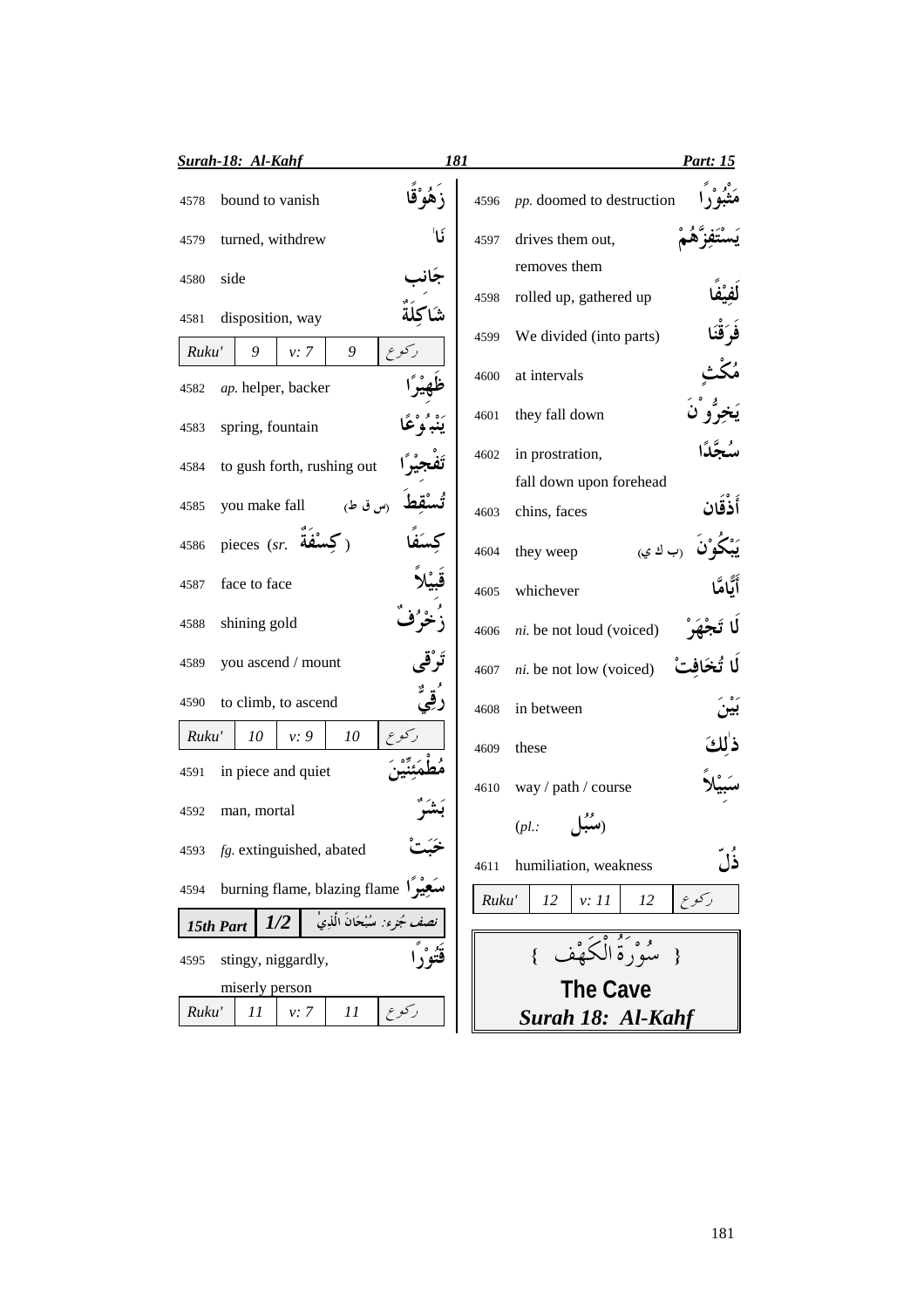|       | Surah-18: Al-Kahf<br>182                              |       |                                    | <u>Part: 15</u>   |
|-------|-------------------------------------------------------|-------|------------------------------------|-------------------|
| 4612  | (sb, pl) those who dwell /                            | 4628  | will dispose of,<br>will make easy |                   |
| 4613  | remain<br>ap. one who kills /                         | 4629  | comfort and ease                   |                   |
|       | frets to death                                        | 4630  | fg. rose                           |                   |
| 4614  | foot-steps, following after                           | 4631  | fg. declines, moves away           | ز او ر            |
| 4615  | barren $\text{dust}\,/\text{mound}$                   | 4632  | right side                         |                   |
| 4616  | the cave                                              | 4633  | $fg.$ set                          |                   |
| 4617  | inscription                                           | 4634  | fg. turns away                     |                   |
| 4618  | a group of youths                                     | 4635  | left side                          |                   |
| 4619  | im. facilitate, dispose of                            | 4636  | wide space, spacious part          |                   |
| 4620  | dl. two parties                                       | 4637  | ap. person who                     |                   |
| 4621  | best able to                                          |       | guides / leads to right way        |                   |
|       | compute (calculate)                                   | Ruku' | 2<br>v: 5<br>14                    | ر کو ع            |
| 4622  | they remained                                         | 4638  | awake                              |                   |
| 4623  | أَهَلَأَا<br>time period                              | 4639  | asleep                             |                   |
| Ruku' | رکوع<br>1<br>v: 12<br>13                              | 4640  | we give turn                       |                   |
| 4624  | We braced / made firm                                 | 4641  | ap. stretching forth               |                   |
| 4625  | enormity (in disbelief)                               | 4642  | dl. its both forelegs              |                   |
| 4626  | im. pl. you have                                      | 4643  | threshold                          | وصيد              |
|       | forsaken / withdrew<br>4626a to forsake, to separate, | 4644  | you looked at                      |                   |
|       | to withdraw                                           | 4645  | you turned back                    |                   |
| 4627  | فأوو<br>then take                                     | 4646  | in flight                          | فوادًا<br>مُلئُتَ |
|       | refuge / accommodation                                | 4647  | pv. you would be filled            |                   |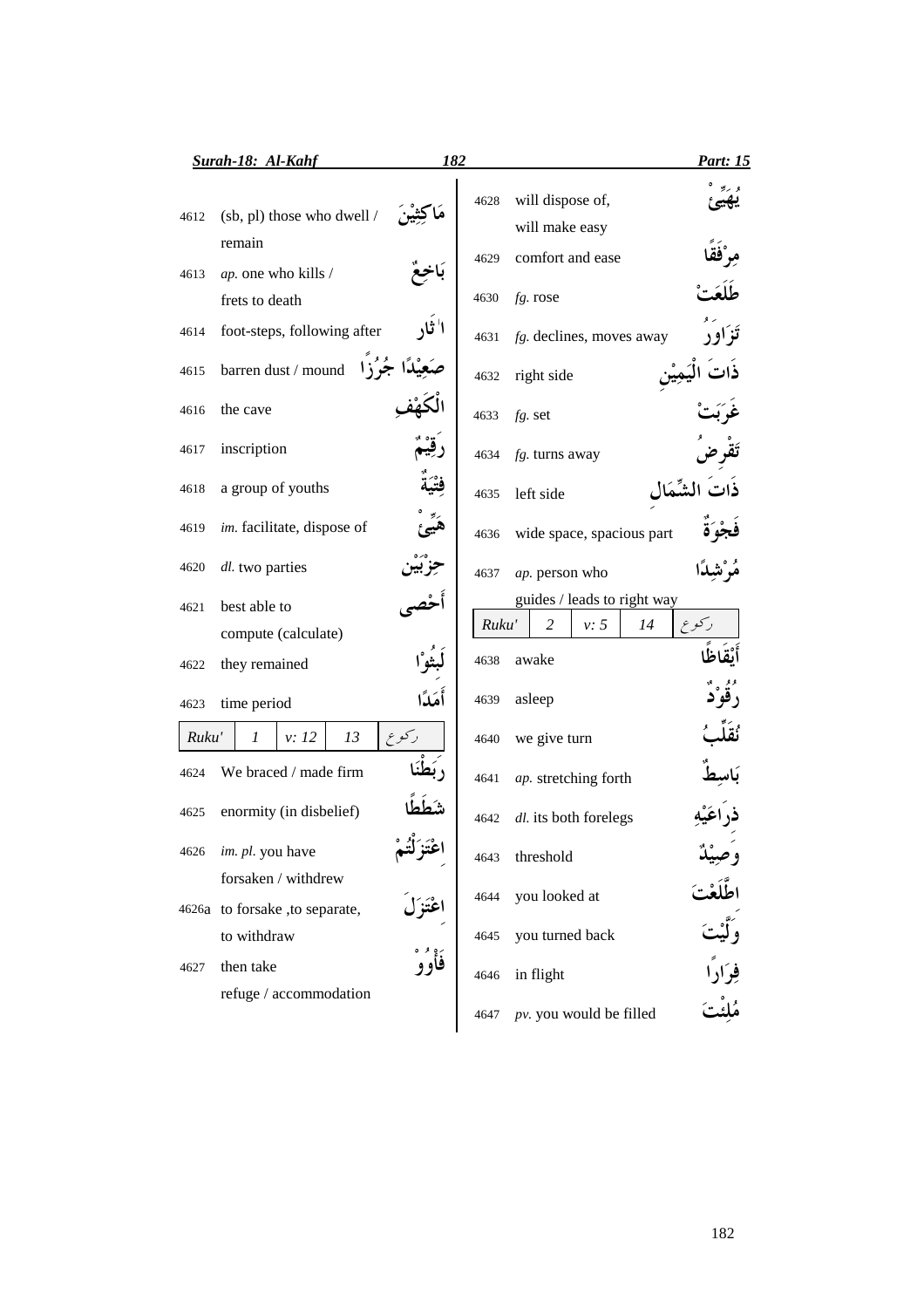|       |                | Surah-18: Al-Kahf        |                                                            |          | 183   |                              | <b>Part: 15</b> |
|-------|----------------|--------------------------|------------------------------------------------------------|----------|-------|------------------------------|-----------------|
| 4648  |                | coin, money              |                                                            |          | 4665  | fine silk                    |                 |
| 4649  |                | let him behave with      |                                                            |          | 4666  | thick silk brocade           |                 |
|       |                | care and courtesy        |                                                            |          |       | inter woven with gold        |                 |
| 4650  |                | discover, make known     |                                                            |          | 4667  | raised couches / thrones     |                 |
| 4651  |                | we made (it) known       |                                                            |          | Ruku' | $\overline{4}$<br>v: 9<br>16 | کو ع            |
|       |                |                          | 4651a $ni$ . debate not / argue not                        |          | 4668  | we surrounded                | ةة ة            |
| 4652  |                | debate, argument         |                                                            | مرداء    | 4669  | dl. both                     |                 |
| Ruku' | $\mathfrak{Z}$ | v: 5                     | 15                                                         | ركوع     | 4670  | between the two              |                 |
| 4653  | refuge         |                          |                                                            |          | 4671  | argues, disputes             |                 |
| 4654  |                |                          | we made (him/it) heedless                                  | أغفلنا   | 4672  | more powerful and honored    | أعَزُ           |
| 4655  |                | beyond all bounds,       |                                                            | فَوُكُما | 4673  | men                          |                 |
|       |                | exceeding bounds         |                                                            |          | 4674  | that it will perish          |                 |
|       | 15th Part      | 3/4                      | ث <i>لاثة ارباع جُزء:</i> سُبْحَانَ الَّذِي <mark>ّ</mark> |          |       |                              |                 |
| 4656  |                | walls or roofs of a tent |                                                            | ئە ادق   | 4675  | less                         |                 |
| 4657  |                | they cry / ask for       |                                                            |          | 4676  | thunderbolt (by way          |                 |
|       |                | help / water             |                                                            |          |       | of reckoning)                |                 |
| 4658  |                | $pv.$ they will be       |                                                            |          | 4677  | smooth hillside,             |                 |
|       |                | helped / given water     |                                                            |          |       | slippery earth               |                 |
| 4659  |                | melted brass,            |                                                            |          | 4678  | dry out, to go underground   |                 |
|       |                | dregs of burning oil     |                                                            |          | 4679  | protection, patronage        |                 |
| 4660  |                | will burn / scald        |                                                            |          | Ruku' | 5<br>v: 13<br>17             |                 |
| 4661  |                | resting place, couch     |                                                            |          | 4680  | dry stubble, dry twigs       |                 |
| 4662  |                |                          | $pv$ . they will be adorned                                |          | 4681  | expectation, hope            | أمَلا           |
| 4663  |                | armlets, bracelets       |                                                            |          | 4682  | ap. fg. leveled plain        |                 |
| 4664  |                | robes, garments          |                                                            |          |       |                              |                 |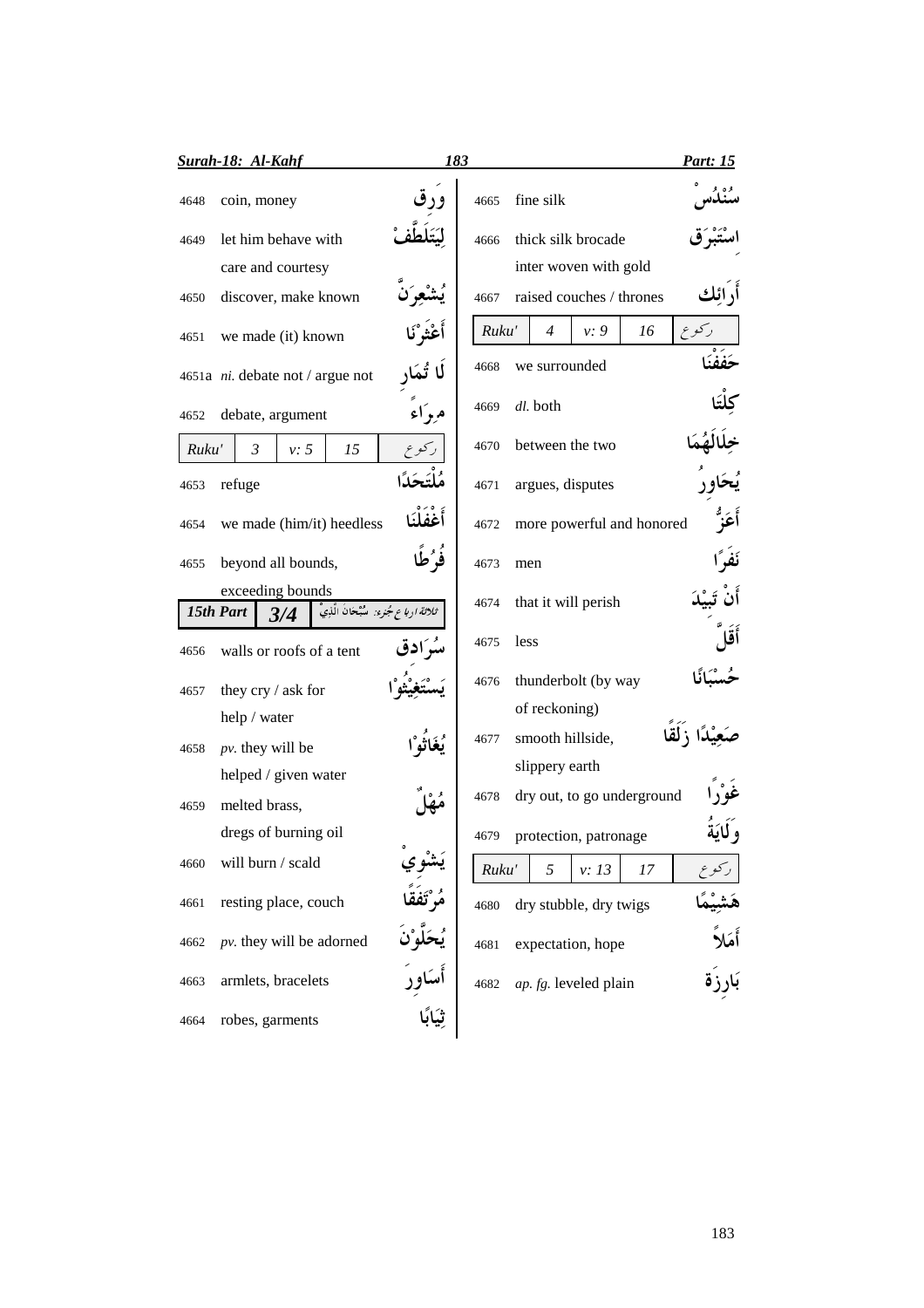|       | Surah-18: Al-Kahf              |            | 184   |                                                        | <b>Part: 15</b>     |
|-------|--------------------------------|------------|-------|--------------------------------------------------------|---------------------|
| 4683  | we did not                     |            | 4695  | junction of                                            |                     |
|       | leave out / behind             |            |       | two seas                                               |                     |
| 4684  | $pv.$ set / brought before     |            | 4696  | I will go on                                           |                     |
| 4685  | $pv.$ is placed / laid upon    |            | 4697  | for years                                              |                     |
| 4686  | ap. pl. fearful, dreadful      |            | 4698  | fish<br>$(pl.$ :                                       |                     |
| 4687  | does not leave anything        | لا يُغَادر | 4699  | as in a tunnel                                         | ر رء<br><b>سب</b> ا |
| Ruku' | v: 5<br>18<br>6                |            | 4700  | we betook refuge                                       | أَوْيْنَا           |
| 4688  | aides, helpers                 | عَضُد ًا   | 4701  | rock                                                   |                     |
| 4689  | destruction, barrier           |            | 4702  | retracing, following                                   |                     |
| 4690  | those going to fall            | واقعوا     | Ruku' | 9<br>v: 11<br>21                                       | ركوع                |
| Ruku' | $\overline{7}$<br>19<br>v: 4   |            | 4703  | grievous, dreadful                                     | إِمْرًا             |
| 4691  | contentious disputing          | جَدَلا     | 4704  | ni. do not lay / constrain                             |                     |
| 4692  | نيَوْا (د ح ض<br>they refute / |            | 4705  | <i>dl</i> . they went on / proceeded <b>انْطَلَقَا</b> |                     |
|       | weaken                         |            |       |                                                        |                     |
| 4693  | refuge, escape                 |            | 4706  | dreadful thing                                         |                     |
| Ruku' | 8<br>20<br>v: 6                | ركوع       |       | 4706a a thing prohibited /                             |                     |
| 4694  | I will not cease / give up     |            |       | unheard of                                             |                     |
|       |                                |            |       |                                                        |                     |